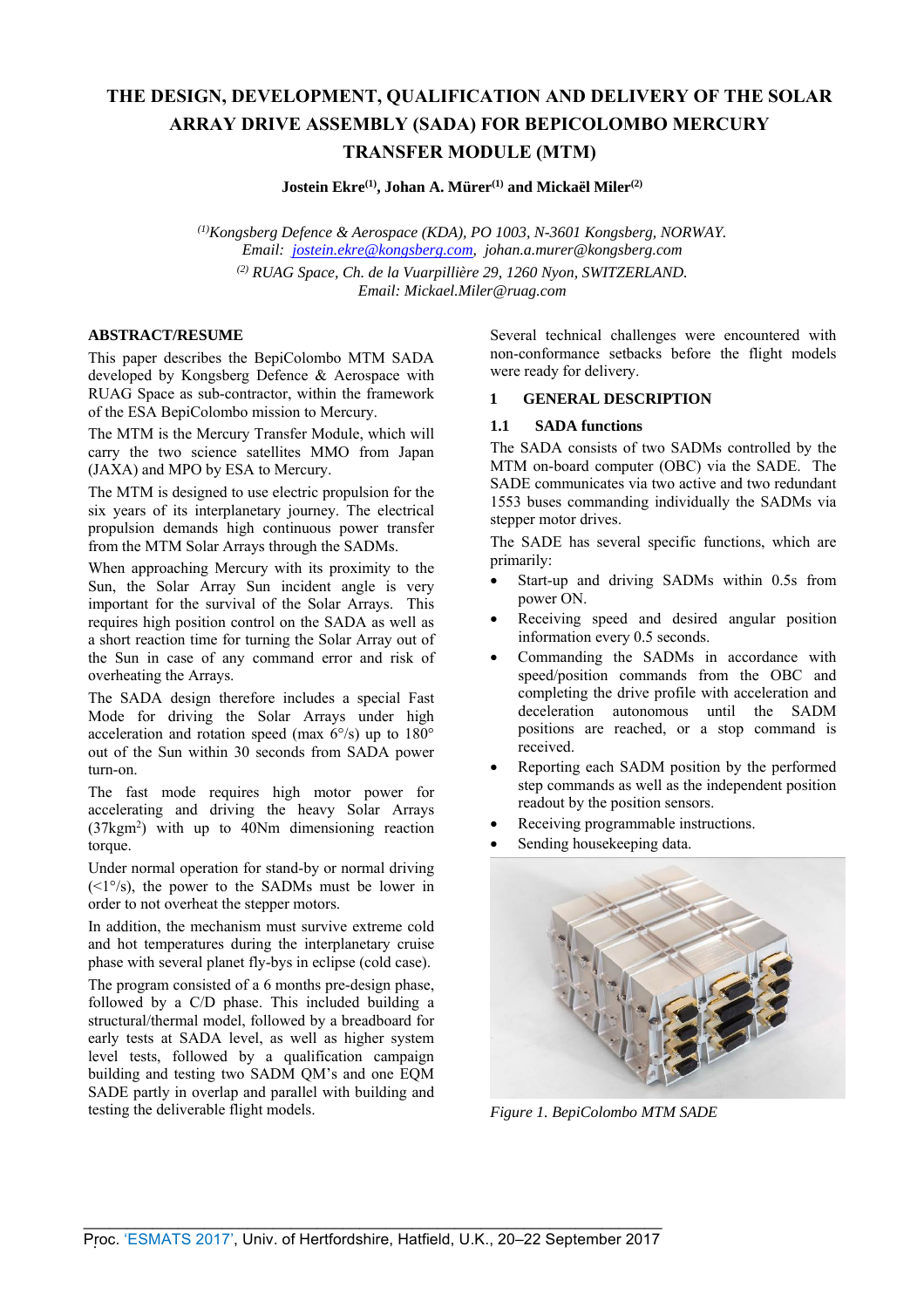

*Figure 2. BepiColombo MTM SADM* 



*Figure 3. SADM mechanism structural build up* 

# **1.2 Slipring**

The SADMs uses a hybrid slipring with gold/gold contact technology for 26 tracks with low noise signal transfer from the Solar Arrays and carbon-silver brushes on gold plated tracks for the high power transfer consisting of 2 x 15 tracks, each carrying 12.5A continuous current.

The SADM drive mechanism supports and aligns the slipring shaft as well as the Solar Array loads with a super duplex pre-loaded ball bearing.

In addition, there is a support bearing in the rear of the slipring that provides precise alignment of the rear mounted potentiometers (nom and redundant) as well as load support of the slipring rotor, thereby reducing some of the cross axis bending moment in the front super duplex bearing induced by the Solar Array.



*Figure 4. Slipring aft end with potentiometers and (blue anodized) titanium alloy diaphragm providing axial compliance for the ball bearing.* 

The slipring single row rear ball bearing inner race is mounted into a titanium diaphragm of 0.6 mm thickness, which allows for axial compliance between the slipring shaft and its housing. The diaphragm needs special attention for NDI and is accurately preloaded under SADM integration for correct operation and minimising stress and stress cycles in order to be safe against fatigue or potential crack growth under launch and operation in space.

The slipring is designed for high temperatures using high temperature epoxy potting (Duralco 4700) and crimped eye connection with screw attachments for the rotor harness and stator brush wires.



*Figure 5. Slipring brush blocks and rotor using hybrid track technology for power and signal* 

# **1.3 Drive mechanism**

The SADM is driven by a stepper motor and planetary gear unit (actuator) supplied by CDA InterCorp in Florida, US.

The unit was initially developed via an earlier program with ESA for the High Temperature High Gain Antenna Pointing Mechanisms and capable of high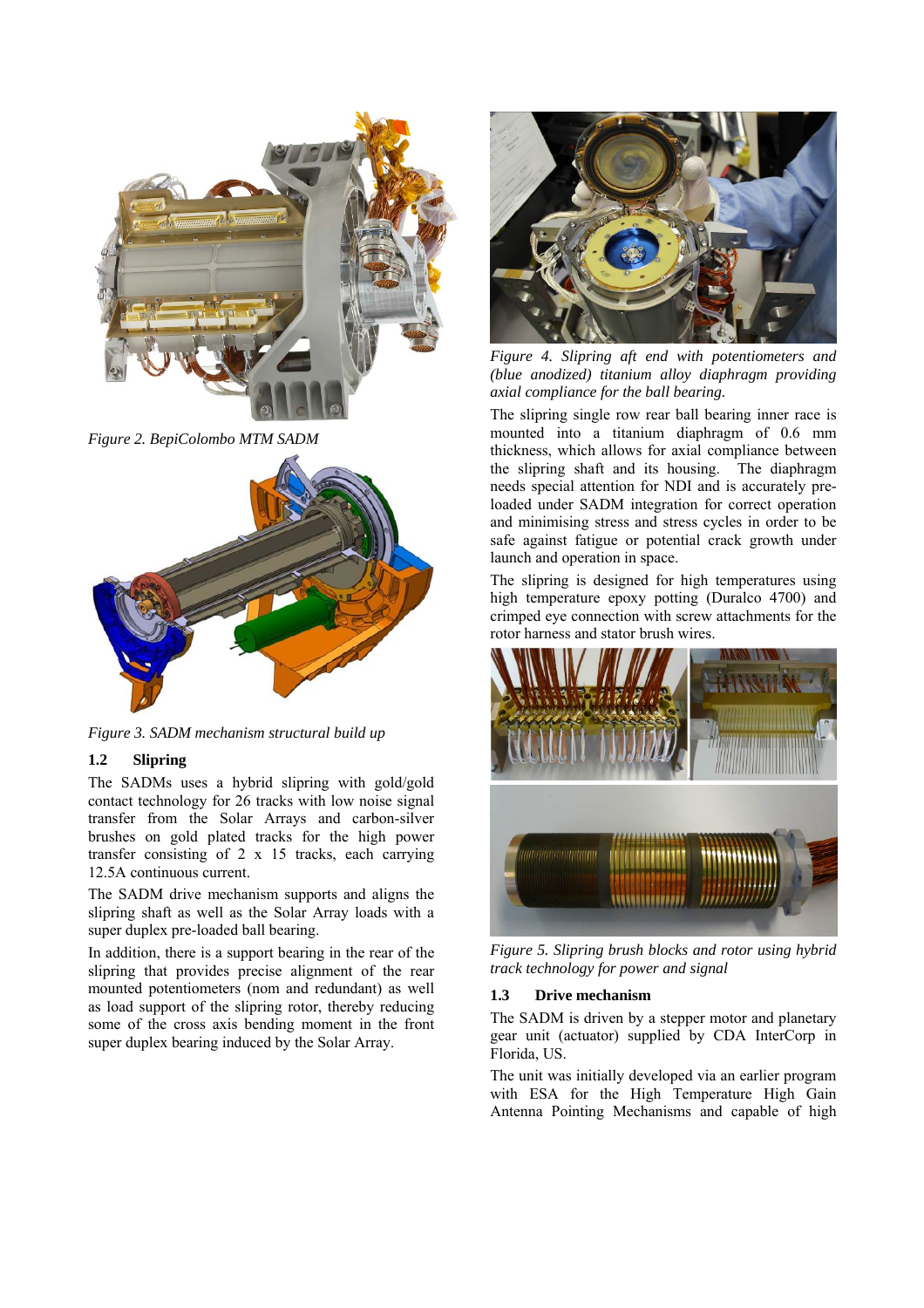temperatures up to 280°C, which proved important for the SADMs as well.

The CDA actuator drives a final stage spur gear (13:1 ratio) with an anti-backlash pinion providing an overall high pointing accuracy of within  $+/-0.05^{\circ}$ .



*Figure 6. Accuracy between step commands and SADM shaft position measured by an external encoder for 360° step in both directions.* 

#### **1.4 Position sensor**

A potentiometer system is geared off the spur gear running at 13 times the SADM speed (same as the actuator pinion). The potentiometers has a continuous 180° position readout with two wipers are 90° phase angle providing precise 180° saw tooth position readout. Combined with the close to 360° potentiometer in the rear of the slipring, the absolute position is calculated and digitized by the SADE.

## **1.5 Lubrication**

All ball bearings in the drive actuator and the other parts of the SADM, were initially designed and produced with dry lubrication using ESTL's sputtered  $MoS<sub>2</sub>$  process and their design of PGM cages produced by JPM of Mississippi in the US. Later in the qualification program, a hybrid lubrication needed to be introduced (refer the test campaign).

## **1.6 Pressure purging**

The SADM was designed to be airtight for avoiding satellite internal air flushing through the unit during pressure drop under launch, but also for being able to purge the SADM internal with controlled flow of dry nitrogen for keeping the  $MoS<sub>2</sub>$  lubrication film dry. The external gas flow is distrusted into the SADM via a permanently mounted system consisting of a manifold and PFA hoses feeding into the slipring rear ball bearing, the motor/gearhead and the high-speed potentiometer housing. A PTFE gasket seals the SADM shaft against the housing and the nitrogen gas finally exits via a small hole facing the Solar Array.

#### **2 CRITICAL REQUIREMENTS AND PERFORMANCE**

#### **2.1 Temperature**

The SADM max and min interface temperatures were initially defined conservatively, and later lowered on the high temperature side, which proved important for reducing the SADM thermal reference point (TRP) from  $109^{\circ}$ C in the start of testing to  $70^{\circ}$ C for final qualification.

Still, with high current transfer in the slipring and motor power, the internal parts peak temperatures were high.

The slipring rotor operates in hot case in TV qualification at 115°C with continuous 12.5A feed through all 30 power tracks, while the SADM stepper motor runs on average at about 145°C when running in normal speed mode  $(\leq 1^{\circ}/s)$  and  $105^{\circ}$ C when in hold mode.

However, when running in fast mode at 6°/s turning away from the Sun in an emergency situation, the motor temperature quickly rises to above 180°C in the motor windings during the approximately 10 minutes allowed for high speed operation with 28W supplied to the motor.

In particular cold case, at -65°C soak temperature, in combination with a large temperature span when including hot case required the use of titanium alloy throughout all the ball bearing interfaces as well as dry lubrication.

Additional friction in cold case is compensated by the increased gross motor torque from increased current under lower resistance with SADE operating in constant power supply mode.

| Location        | <b>Operational</b> |                 | Non operational     |                 |
|-----------------|--------------------|-----------------|---------------------|-----------------|
|                 | Cold               | Hot             | Cold                | Hot             |
| <b>SADM TRP</b> |                    |                 |                     |                 |
| $S/C$ panel*    | $-60^{\circ}$ C    | $70^{\circ}$ C  | $-65^{\circ}C^{**}$ | $70^{\circ}$ C  |
| SA voke         | $-120^{\circ}$ C   | $120^{\circ}$ C | $-120^{\circ}$ C    | $120^{\circ}$ C |

*Table 1 SADM Qualification temperatures* 

\*Panel and inside satellite walls \*\*SADM cold start at -65°C

The SADE temperature was also shown to be critical and driven by the limited conductive heat transfer into the spacecraft panel.

## **2.2 Drive performance**

The nominal required drive mode applying an immediate step rate at any desired speed and direction of the SADMs up to 0.5°/s.

However, in so-called Fast Mode, the SADA needs to accelerate  $(12^{\circ}/s^2)$  the step rate up to the commanded maximum speed of 6°/s in order to be able to handle internal inertia as well as the SA loading.

The SADM position will then lag behind the satellite speed/position commands, which does not necessarily include an acceleration profile. SADE then needs to compensate the lost position (lag) by increasing the speed to catch up on position once the SADM completes its acceleration phase.

SADE therefore controls the SADM in a closed loop control between the step count and satellite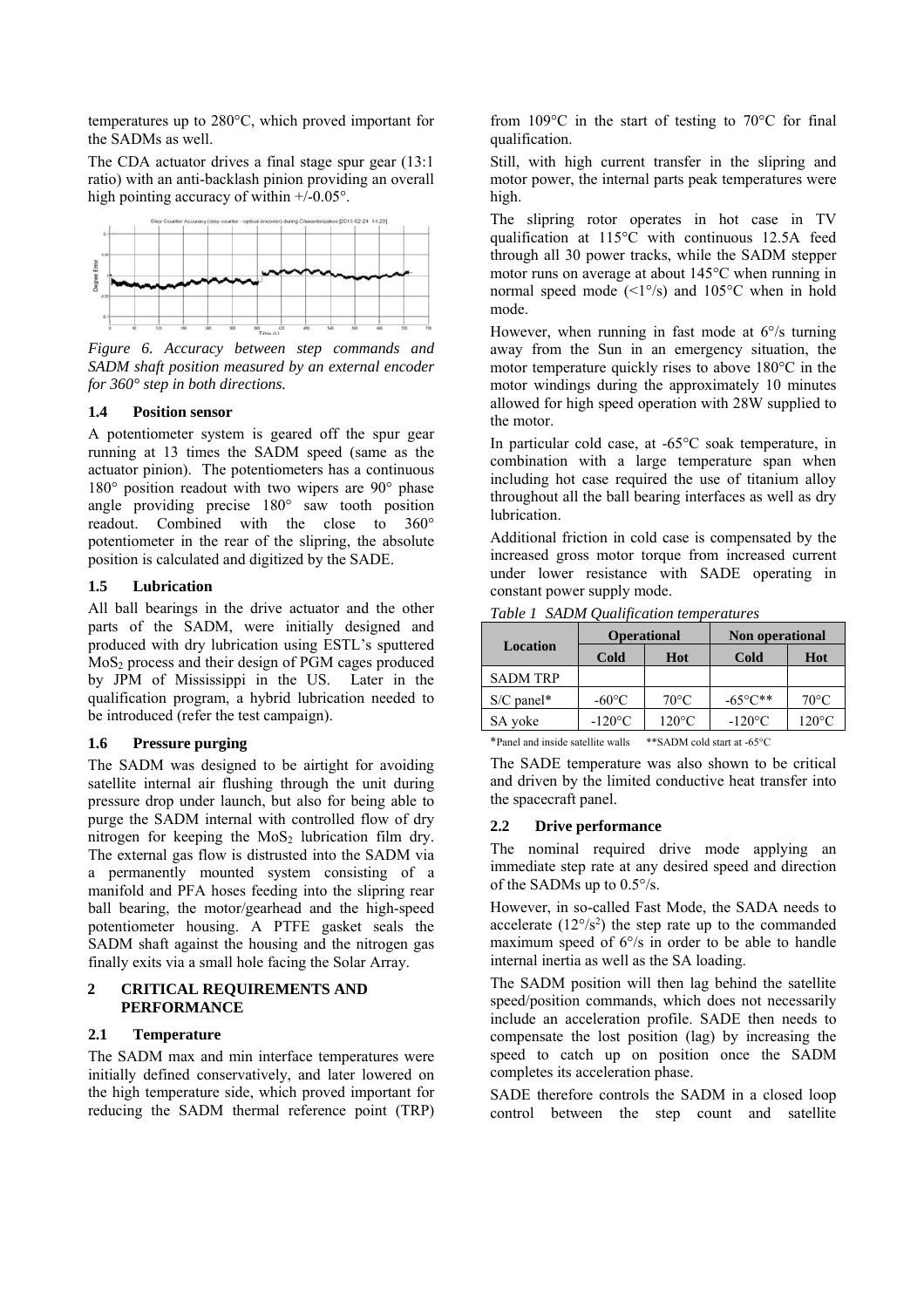commanded position until the difference in commanded and stepped position are equal.

The initial position when the SADA is powered ON is determined by the potentiometer position. The position is read back into the SADE setting the absolute step position.



*Figure 5. SADM drive profile versus commanded by satellite.* 

#### **2.3 Absolute position reporting accuracy**

The SADM absolute position over 360° is required to be reported via the SADE with an accuracy better than  $+/-0.2^{\circ}$  over the temperature range and operational life.

Due to the temperature range and cost aspects, the position readout was based on potentiometers digitized by SADE. However, in order to manage the absolute position accuracy of  $+/-0.2^{\circ}$ , a multi speed system was required where the high speed potentiometer determines the accuracy, while the single speed determines the number of turns the high speed indicator has performed.

The high-speed potentiometer is geared 13:1 relative the SADM output shaft via the final stage spur gear. The high-speed potentiometer pinion needed also to be split and spring loaded to remove the gear backlash. This was elegantly performed by supporting the antibacklash part of the pinion via a small  $\frac{1}{4}$  inch flex pivot and producing the gear pinions out of selflubricating plastic material (Vespel SP3, later changed to Duratron)

In order to manage an absolute position accuracy between the spacecraft panel and the Solar Array, the high-speed potentiometer needed to be ground adjustable at final assembly of the SADMs.

Also, with two systems (nominal and redundant) there is a need for mechanical adjustment between each potentiometer. Finally, to keep the thermal stresses low for optimizing the pointing accuracy and maintain friction torque stable, the potentiometer housing is machined out of titanium alloy.



*Figure 7. SADM high-speed potentiometer antibacklash pinion system in Duratron.* 



*Figure 8. SADM high-speed potentiometer with dual wipers.* 



*Figure 9. SADM high-speed potentiometer housing in titanium alloy.* 



*Figure 10. SADM high-speed and slow-speed potentiometer.*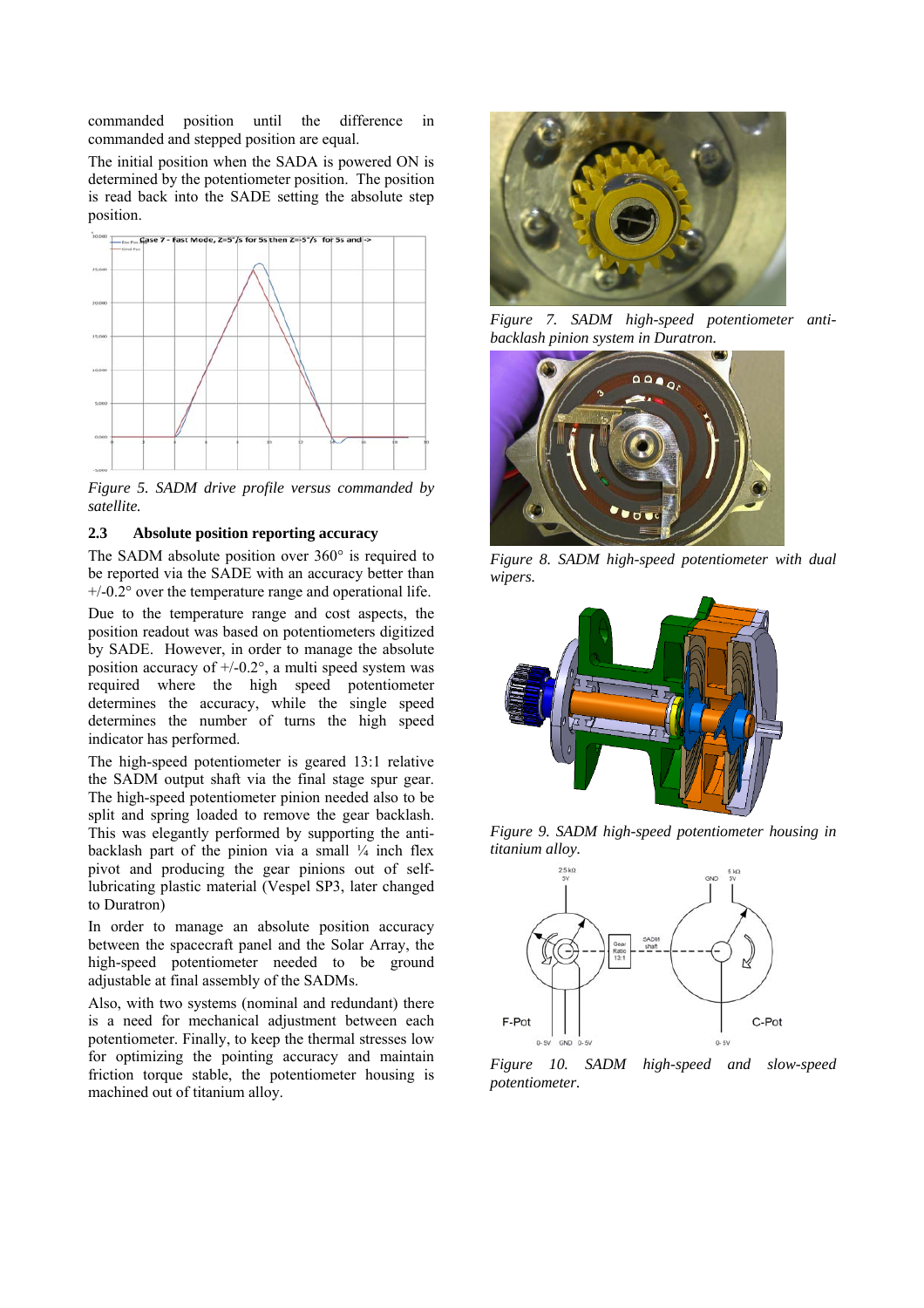## **2.4 Torque**

Due to the high acceleration and heavy Solar Arrays, the drive torque delivered by the SADMs is worst case 40 Nm.

The high load was only identified at the end of the qualification program after it became evident that the Solar Panels could in worst case be commanded in one direction, and suddenly be re-commanded and accelerated immediately in the opposite direction causing more than 3 times the initial acceleration loads from stand still.

A very healthy initial torque budget paid off and proved the power delivered by SADE was sufficient to accelerate the panels with a 40 Nm external resistance including all ECSS required factors.

The SADM torque margin was, for all cases, demonstrated by driving the SADM at reduced current in proportion to the margin required by a dedicated motor driver and data acquisition system for test.

Typically, the SADM will produce 40Nm torque with 375mA, while the SADE will deliver a minimum of 700mA in cold case at worst case 22W power.

## **3 TEST CAMPAIGN**

The qualification and flight acceptance test campaigns were split between the SADM and the SADE, but with a final test of the combined system covering demonstration of the SADE drive algorithm, reading of SA signals, power delivered to the SADMs and EMC tests.

## **3.1 SADA tests**

The first combined test of SADE driving SADM revealed a few system performance errors:

- 1. Each time the slow speed (coarse) potentiometer passes its dead-band of zero volt, it can read any voltage pending if it samples in the very narrow band  $(<0.1°$ ) between 5V to 0V. This causes an error in the reported position between 0 to 360°. The impact of this error was minimized by locating the dead-band in a position the Solar Array normally does not operate within and was accepted by the customer.
- 2. The Requirement Specification specified the SADA to have a maximum speed of  $6\%$ , but commanded less than 6°/s. The SADE was designed for maximum 6°/s, but for numerical quantification reasons the SADE physical speed proved to be 5.95°/s. When the SADE and SADM were finally tested together at max commanded speed  $(6^{\circ}/s)$ , it became evident there was a buildup of divergence of 3° between commanded position and SADM physical position after one minute drive due to the difference in commanded (6°/s) and physical speed performance of 5.95°/s. This problem demanded a re-programming of the

SADE FPGA code to allow the SADM to step at a rate giving 6.05°/s.

## **3.2 SADM QM tests**

The SADM Qualification Model test campaign ended up being performed twice for several reasons.

Initially, the first QM was partly damaged in vibration when running into heavy resonance at 100Hz upper sine vibration. The first mode of the SADM with the Solar Array dummy mass of 7 kg 140 mm in front of the Solar Array interface was at approximately 115 Hz and caused heavy response at the upper sine 100 Hz frequency. The SADM ball bearing yielded at the end of the full level sine sweep, which reduced its mode down to 100 Hz causing a fatal sudden response of 200 g acceleration on the dummy mass.

The unit was dismantled and inspected under NRB actions. Finally, the damage was concluded not to be detrimental and in order to save time, the unit was reassembled and the qualification program continued.

## **3.3 Slipring power tracks contact resistance**

The slipring power tracks with carbon/silver brushes showed large increase in static electrical contact resistance after vibration.

Typically, the resistance increased from in average 3 mΩ to an average of 30 mΩ and peak resistance up to  $60$  mΩ in the position the unit was vibrated.

The risk was that the slipring would overheat in TV if stationary in the position with increased resistance.

A pre-qualification TV test was performed and proved that the brush resistance quickly dropped in a larger rate than the general resistance increase due to temperature when the nominal 12.5A current in all tracks was applied.

The slipring carbon/silver brushes proved never to have a resistive run-away and were very robust throughout the campaign.



*Figure 11. Voltage drop in slipring power tracks at 12.5A and the temperature increase during 24 hours*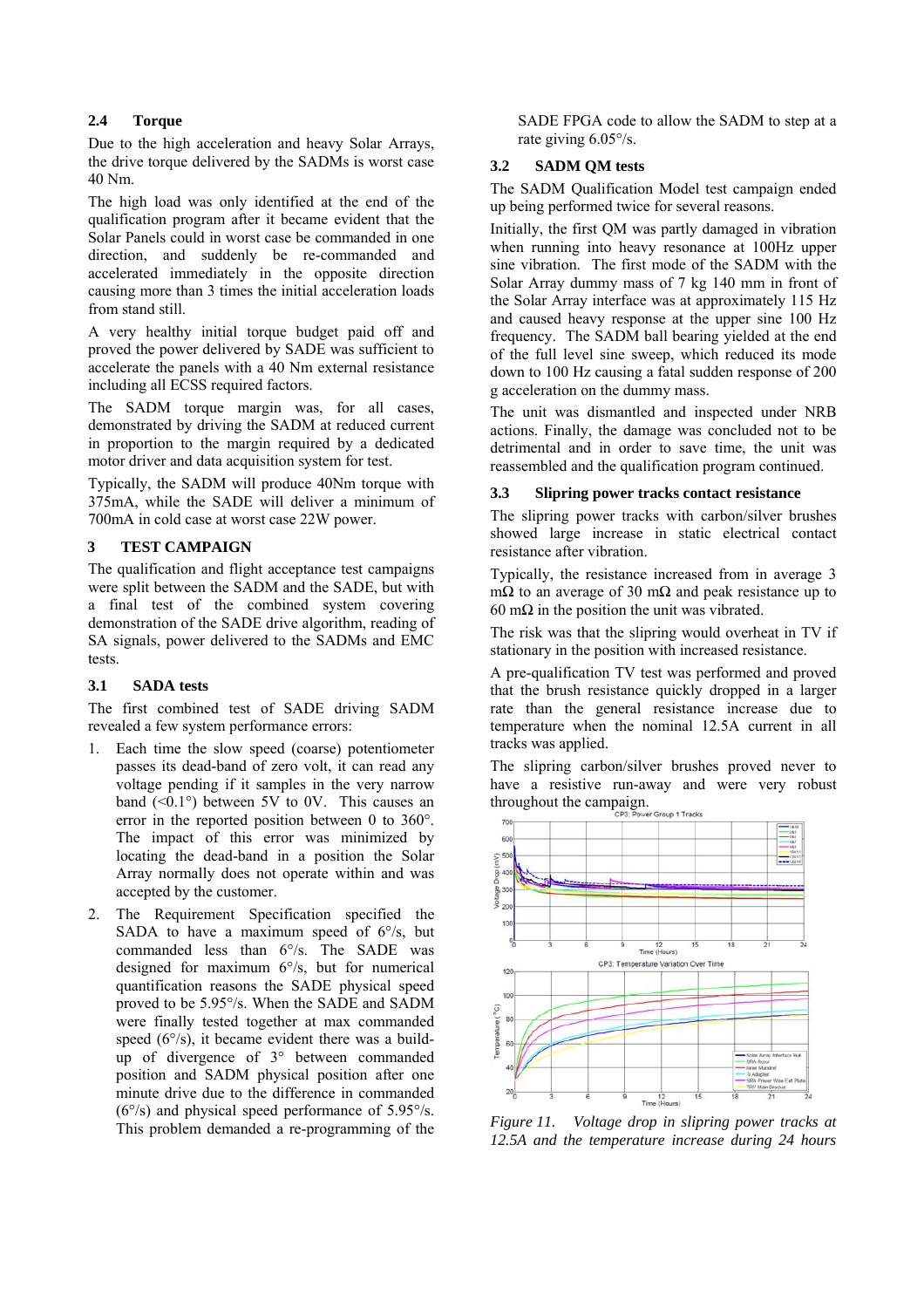*test in TV with SADM stationary at the position where it was vibrated.* 

## **3.4 Failure of high speed potentiometer gear**

The high speed potentiometer pinion in Vespel SP3 cracked and broke in shock test and was replaced by Duratron T4203 which is a more ductile material.

# **3.5 Computer tomography of slipring**

Following the heavy overloading of the SADM QM in sine vibration and the areas with substantial increase in contact resistance of the power brushes, it was questioned if the slipring was still mechanically intact.

However, the units cannot be opened for inspection and it was decided that the SADM QM, and later also both flight units, needed to be inspected by use of computer tomography. The SADMs were shipped to ESTEC and inspected using ESAs equipment and expertise. This was an interesting experience but could not reveal any anomaly of the brushes and parts within the resolution of the 3D pictures.

However, it showed the high temperature epoxy, which is very hard and brittle, showed some delamination and cracks in a few locations inside the cavity of the slipring rotor due to shrinkage under curing. High voltage isolation tests showed this had no impact.



*Figure 12. Computer tomography 3D picture of slipring by ESA.* 

# **3.6 Lubrication and wear**

Inspection of the drive line after pre-mature completion of the first life test due to increased friction in the mechanism showed the motor pinion as well as the final stage anti-backlash pinion system had wear marks in the gear teeth surface. The life was thereby not approved.

This required a second qualification campaign after refurbishment of the SADM QM.

The rebuild included reusing the slipring since this had proven to be robust, while the drive actuator, the spur gear stage and all ball bearings were replaced.

In order to increase the probability of meeting the qualification life of about 800 SADM accumulated revolutions without wearing through the  $M_0S_2$  film, a hybrid solution with Braycote 601 grease on top of the  $MoS<sub>2</sub>$  coating was chosen for the two critical gear interfaces on the motor pinion as well as the final stage anti-backlash pinion and large spur gear.

Sample pin on disc test were performed at ESTL to prove the hybrid lubrication would not have any unknown negative impacts. The conclusion was that the hybrid lubrication increased the life.

In ESTL conclusion: "*When tested under vacuum at*  170°C a lubricant combination of MoS<sub>2</sub> and Braycote *601EF grease yielded an appreciably longer life than the sum of the intrinsic lives of the*  $MoS<sub>2</sub>$  *alone and the Braycote 601EF grease alone."*

Further studies of the hybrid lubrication have since been performed by ESTL and presented at the "Final Presentation Days" at ESTEC.

Finally, SENER also decided to modify and introduce hybrid lubrication for their APM on the BepiColombo MPO High Gain Antenna.

## **3.7 Drive torque for rotating the Solar Arrays at high speed**

One challenge in the test program was to simulate the significant Solar Array inertia loading and demonstrate torque margin not only in tests outside the vacuum chamber, but also during the thermal vacuum cycling in hot cold and cold non-operational start-up.

Building a dummy inertia of  $37 \text{ kgm}^2$  is not very practical or handy to operate. Also, it creates nonrealistic loading on the SADM when running accelerated testing of the mechanism above the nominal operational speed of maximum 0.5°/s.

Two solutions were applied. A smaller 2.5 kgm<sup>2</sup> inertia wheel with flexible spokes was applied with approximately the Solar Array fundamental mode at 1Hz for providing a correct mode and loading the SA under accelerated life testing.

For high torque loading under Fast Mode acceleration, a simple and very cost effective method was applied by coupling the SADM shaft to an aluminium rod of the proper diameter and length.

The rod was sized to provide an increase in torque per angular rotation approximately equal to the predicted inertia from the Solar Array when accelerating at 12°/s2 up to 6°/s. When the peak moment in the rod is obtained, sized for about 17Nm, the section yields in a fully plastic condition and the moment stays quasiconstant until the SADM is stopped. The rod is capable of rotating several revolutions before it finally ruptures. Thus, it can be torqued repeated times for short tests over only a few degrees (20° per test approximately).

When using the rod ("Dog Bone") in the vacuum chamber, a mechanical coupling was made between the SADM and the rod allowing the SADM to rotate freely for 360° before engaging the Dog Bone at each end of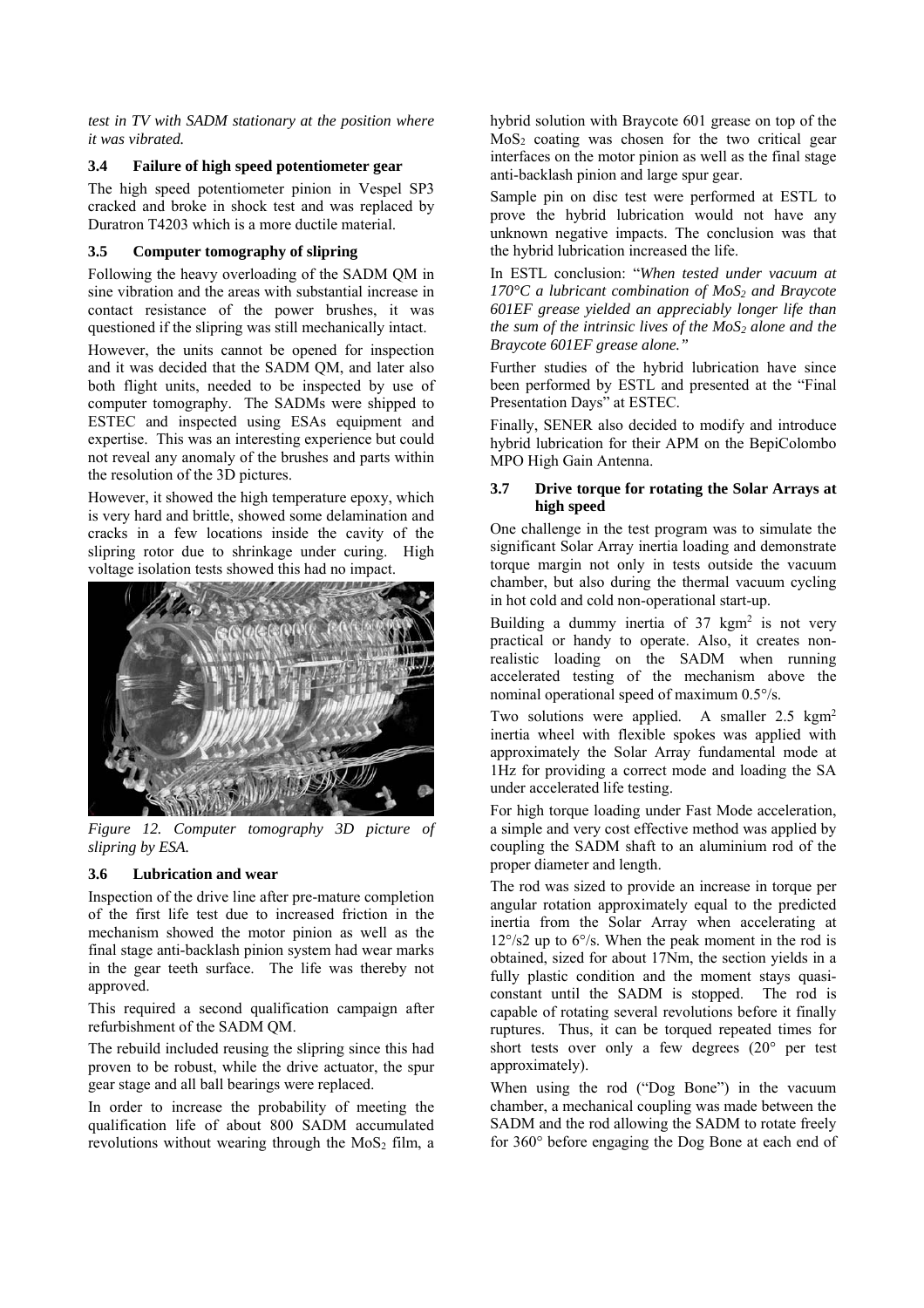the turn. Thus, when the stall torque was measured, the SADM was carefully driven until the Dog Bone was engaged. Then stopped, pre-loaded and accelerated up to 6°/s under the load from the aluminium rod.

Very late in the program at the end of qualification and flight units acceptance, it was identified that the Solar Array inertia torque could in worst case be more than tripled to 40 Nm if the SADM was stopped and reversed in fast mode. Finally, a stall test was required to demonstrate the required torque margin.



*Figure 13. 2.5 kgm2 dummy inertia load and aluminium torque rod that yields in torsion simulating higher torque loads.* 



*Figure 14. Moment in aluminium rod under acceleration of SADM to 6°/s with 12°/s2 overlapping calculated inertia loading from Solar Array.* 

#### **3.8 Thermal Vacuum test**

Thermal vacuum tests included a test set-up enabling heating and cooling of the spacecraft interface as well as the Solar Array via radiative coupling.

It also included continuous power of the slipring while the individual voltage drop of each track could be monitored. Also, four point measurements of all the power brushes track contact resistance could be measured.

The SADM position was measured by an externally mounted optical encoder with bearings driven by a coupling to the SADM shaft. The encoder needed to be decoupled from the SADM in order not to avoid overheating its electronic read heads.

The SADM was located with the shaft in vertical position with the dummy inertia loading (fly wheel with spokes). Finally, high Solar Array torque loading via the 360° free coupling into the aluminium rod could be performed when needed.

## **4 LESSONS LEARNED**

There were several and continuous lessons learned through long development and MAIT phase over a period of 5 years with a program originally planned for 2.5 years.

The major lesson learned was the complexity of deep space science missions requiring new development of equipment and thereby loss of heritage posing a major development risk, which can only be mitigated by testing on breadboard and Engineering Models and dividing sufficient time for the design phase reduce risk. The SADA program only had room for one SADM BBM and SADE EM, which were both not sufficiently detailed to identify all risk.

System simulation are also a valuable verification of software and hardware performance. Some of the system errors encountered would probably have been identified before first live system tests on the Qualification Models if detailed simulations had been performed.

NCs on Qualification and Flight Models are very time consuming and can cause up to  $\frac{1}{2}$  year delay with involvement of all parties. NC design errors should as far as possible be identified and eliminated on BBM and Engineering Models.

On the occasion of immature requirements combined with a lack of clear common understanding at an early stage between the customers at system level and the developer was shown in some major cases to be vital and could have eliminated later misunderstandings which proved costly.

One other major lesson learned is the need to close down and agree systematically on requirements verification through all stages of the design and MAIT phase. Verification of general design and environmental requirements, which numbers up into several hundreds to thousands, needs to be agreed closed at PDR and CDR to avoid open issues after the design is frozen.

The escalation of required verification control matrix details caused a major work task at the end of the program, which should have been closed once the design and test scope was defined.

#### **5 CONCLUSIONS**

The BepiColombo MTM SADA C/D program posed a major challenge with a large overrun in development time of several years before final successful delivery of the flight model consisting of one SADE PFM and two SADM FMs including spare kits.